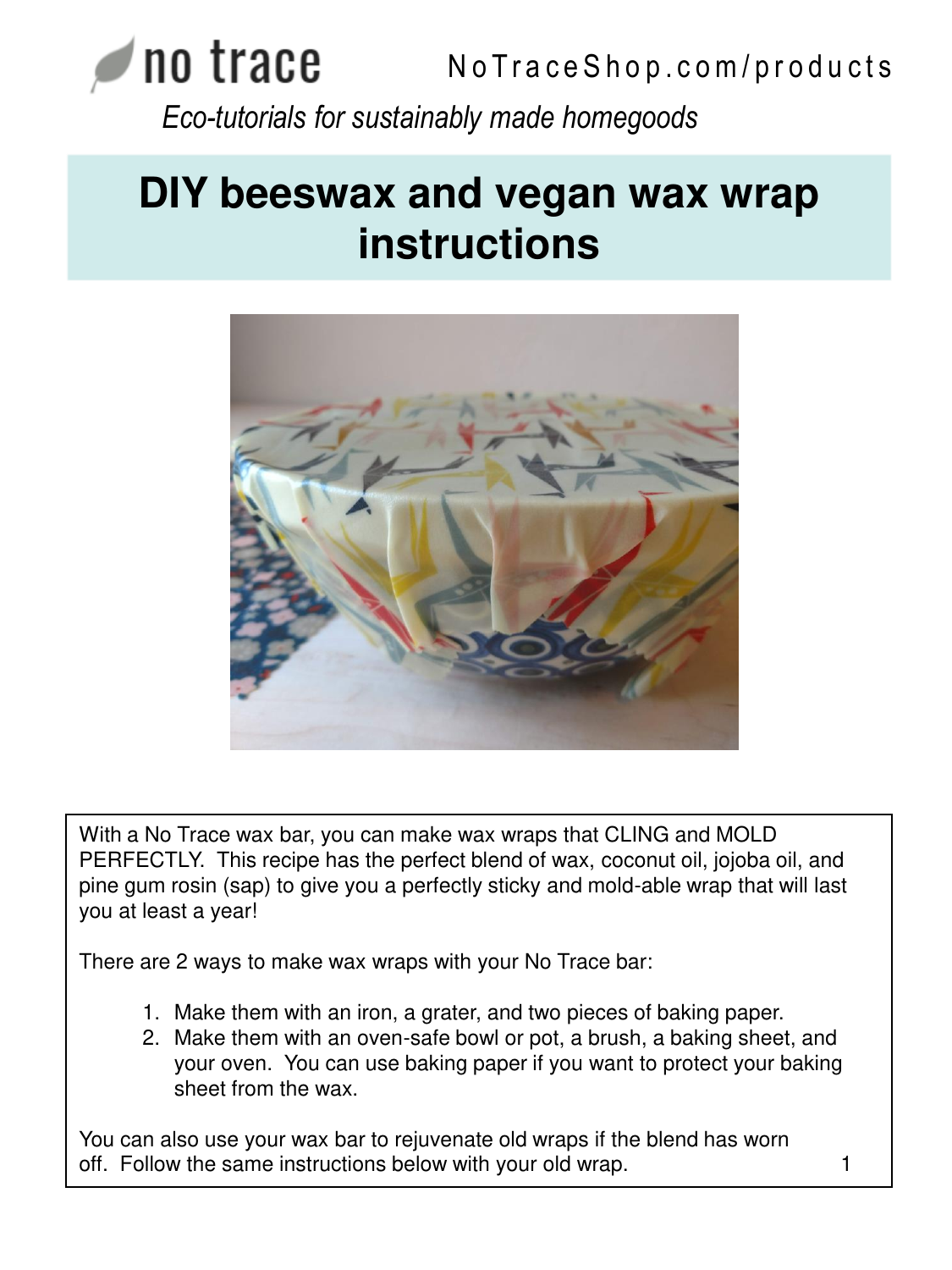Try getting any extra tools you need (grater, pot/bowl, baking sheet) from a thrift store to be more green and save on cost. Once you start using these tools for wax wraps, they're pretty difficult to clean. You'll probably want to designate these tools for making wax wraps only.

At No Trace, we make wraps the second way (pot and oven). It's more efficient if you're making a lot, but it requires a few more tools (brush, pot/bowl, baking sheet). If you think you'll want to make a lot of these, you might want to do it with your oven. But both ways work great!

Wear an apron or older clothes in case you get wax on yourself. If you work slowly and carefully, you're less likely to have small splatters of wax. You may want a little ventilation in your space, although if the temperatures are right, you won't have many fumes or odors. There's a small chance that bees will be attracted to the smell of the wax and pine sap, so you may want a screen in place if you have an open window or door.

## **SAFETY FIRST!**

A note about SAFETY! **Wax is flammable** so you NEVER want to expose it directly to flame and you NEVER want to heat it above about 215 degrees Fahrenheit.

#### **Gather your supplies**

Here's what you'll need:

- 1. Fabric cut to the wax wrap size. Organic cotton is great, or any lightweight quilting cotton. You don't want to use heavy material like canvas or denim. You also don't want to use any knit or stretchy fabric.
- 2. A wax bar.
- 3. A piece of twine or a laundry rack to hand and dry your wrap on.

Plus, if you do the ironing method:

- 1. An iron.
- 2. Baking paper.
- 3. A grater.

### **Or,**

If you do the oven method:

- 1. An oven-safe bowl or pot.
- 2. A brush.
- 3. A baking sheet.
- 4. Optional: baking paper to protect the sheet. 2